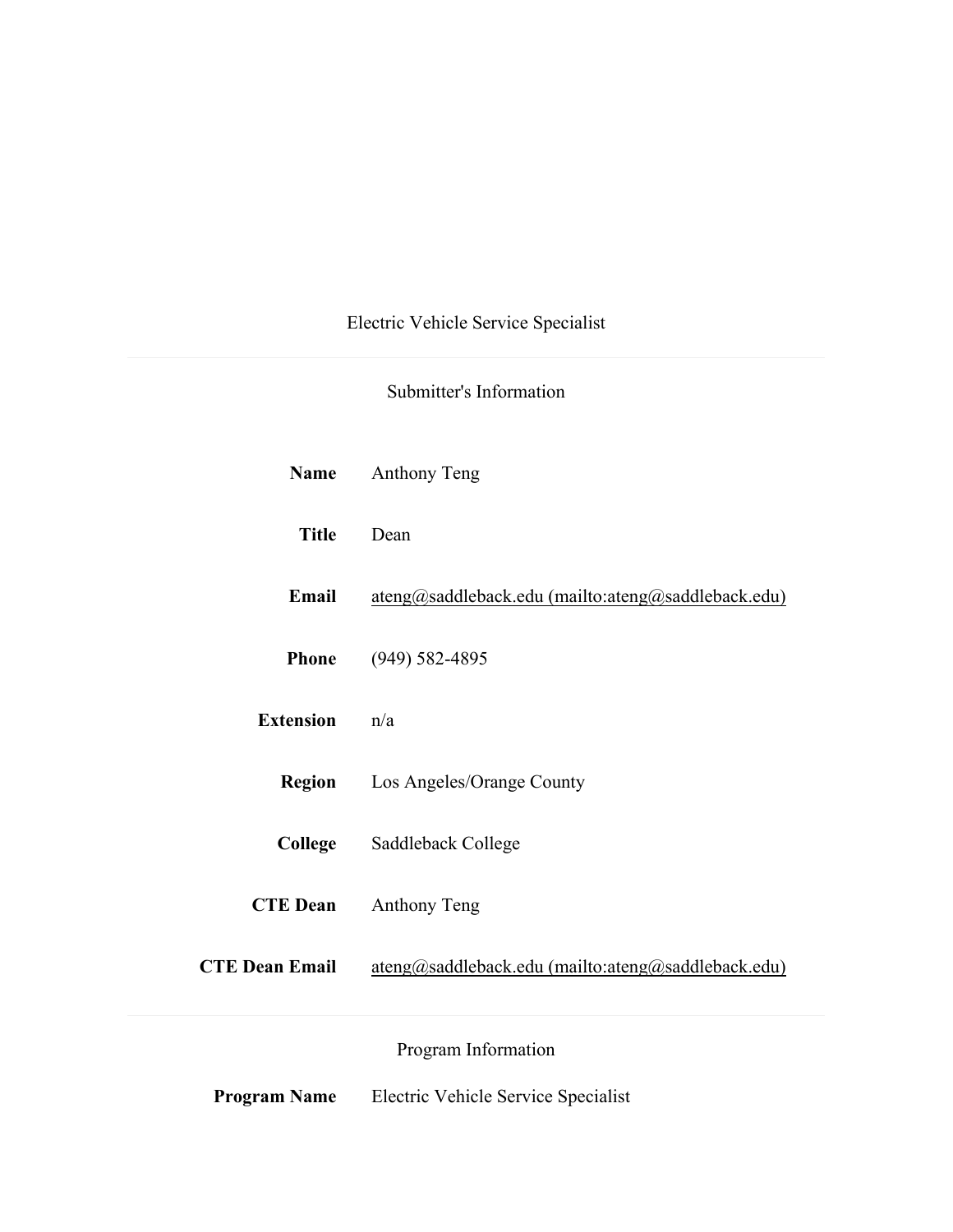| <b>Projected Start Date</b>                 | 2018-08-01                                                                                                                                                                                                                                                                                                                                                                                                                                                                                                                                                                                                                                                                                                                                                                           |
|---------------------------------------------|--------------------------------------------------------------------------------------------------------------------------------------------------------------------------------------------------------------------------------------------------------------------------------------------------------------------------------------------------------------------------------------------------------------------------------------------------------------------------------------------------------------------------------------------------------------------------------------------------------------------------------------------------------------------------------------------------------------------------------------------------------------------------------------|
| <b>Program Type(s)</b>                      | Certificate of Achievement 18+ Semester (27+ Quarter)<br>Units                                                                                                                                                                                                                                                                                                                                                                                                                                                                                                                                                                                                                                                                                                                       |
| <b>Certificate Required</b><br><b>Units</b> | 18-20                                                                                                                                                                                                                                                                                                                                                                                                                                                                                                                                                                                                                                                                                                                                                                                |
| <b>Units of Major Degree</b>                | n/a                                                                                                                                                                                                                                                                                                                                                                                                                                                                                                                                                                                                                                                                                                                                                                                  |
| <b>Total Units for Degree</b>               | n/a                                                                                                                                                                                                                                                                                                                                                                                                                                                                                                                                                                                                                                                                                                                                                                                  |
| <b>TOPs Code</b>                            | Automotive Technology (094800)                                                                                                                                                                                                                                                                                                                                                                                                                                                                                                                                                                                                                                                                                                                                                       |
| <b>Program Goals</b>                        | Prepare students to enter the work force in the area of<br>automotive technicians with skills in electric and alternative<br>fuel vehicles. The certificate may lead to the attainment of<br>an AS degree in Automotive Repair Technician and entry<br>into the work force. Advisory committee members<br>recommend this subject concentration with the foresight<br>that industry trends are to electric and alternative fuels by<br>2020-2030                                                                                                                                                                                                                                                                                                                                      |
| <b>Program Description</b>                  | This program provides students with knowledge of all<br>operating systems in the modern electrical vehicle. The<br>program starts with simple electrical vehicles and works its<br>way to currently available electric vehicles. The emphasis<br>is on the unique characteristics and maintenance issues<br>associated with electrical systems. Ideal for the small<br>business owner, independent shop, or the dealership career-<br>oriented technician.<br><b>Student Learning Outcomes:</b><br>Employability: Graduates of the Electric Vehicle Service<br>Specialist program will be well-prepared for employment in<br>the automotive industry.<br>Industry Skills: Graduates of the Electric Vehicle Service<br>Specialist program will have current industry-specific skills |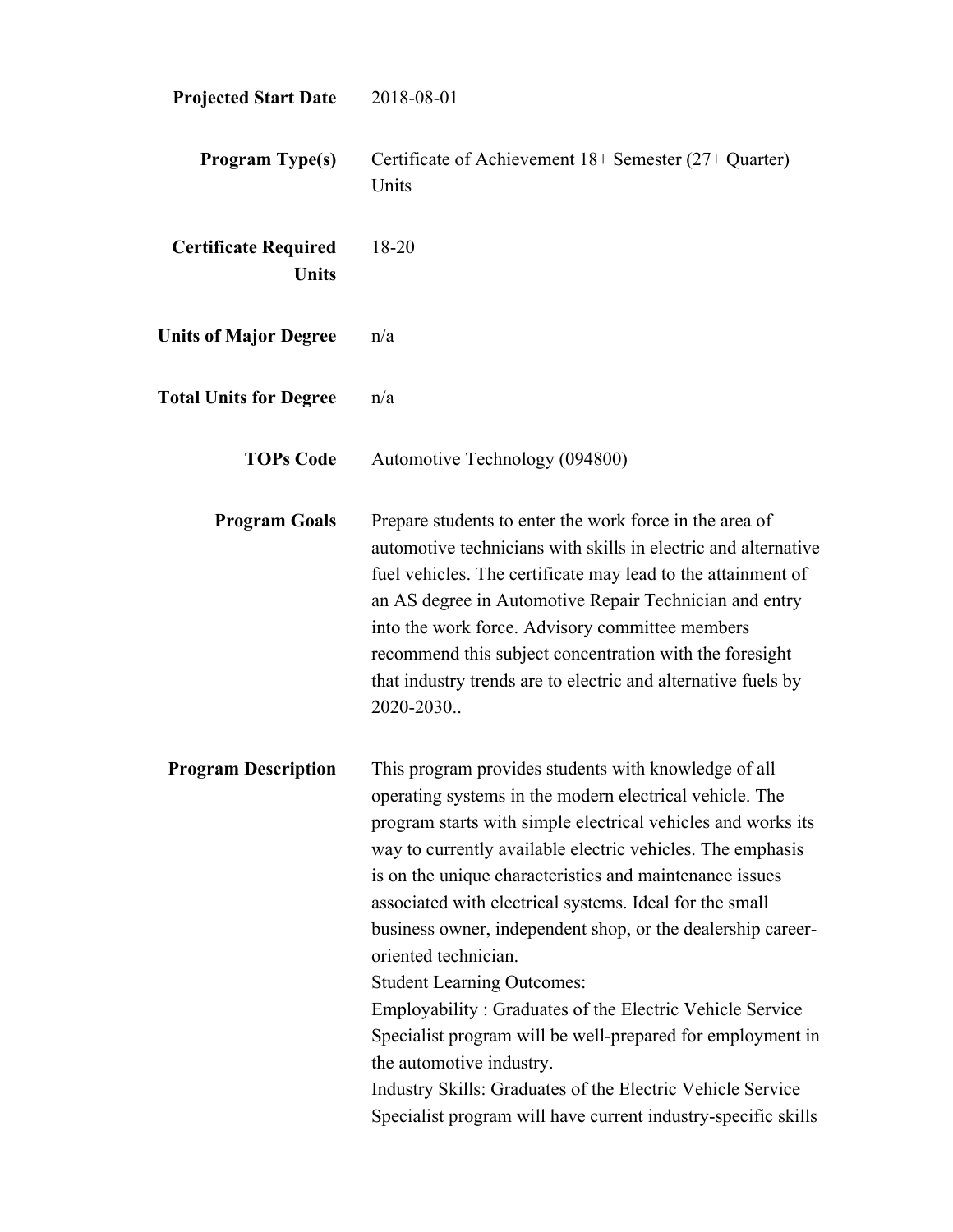|                             | related to safety, operation, service, maintenance and repair<br>of electric vehicles. |
|-----------------------------|----------------------------------------------------------------------------------------|
|                             | Electric vehicle service specialist: Graduates of the Electric                         |
|                             | Vehicle Service Specialist program will be able to apply                               |
|                             | knowledge in the workplace of the different systems of                                 |
|                             | electric vehicles.                                                                     |
|                             |                                                                                        |
|                             | License preparation: Graduates of the Electric Vehicle                                 |
|                             | Service Specialist program will be qualified to take the                               |
|                             | related ASE certification exams.                                                       |
| <b>Program Requirements</b> | Electric Vehicle Specialist Certificate Program                                        |
|                             | Auto601 Elect Vehicle powertrain service, maintenance,                                 |
|                             | repair & diag $*$ 3 units                                                              |
|                             | Auto602 Elect Vehicle electric service, maintenance, repair                            |
|                             | & diag. $*$ 3 units                                                                    |
|                             | Auto603 TIA ATS-TMPS Certification * 2 units                                           |
|                             | Auto101 Automotive Electrical 3 units                                                  |
|                             | Auto201 Advanced Automotive Electrical 3 units                                         |
|                             | Auto207 Automotive Engineering Fundamentals 3 units                                    |
|                             | *New course in approval process                                                        |
|                             | Total 17 units                                                                         |
|                             | Select one course from the following restricted electives:                             |
|                             | GC215 Vehicle Wrap 1 unit                                                              |
|                             | Auto220 Alternative Propulsion Systems 3 units                                         |
|                             | Auto23 Hybrid & Electric Vehicle Systems 3 units                                       |
|                             | Auto229 Diesel Systems Technology 3 units                                              |
|                             | Auto105 Automotive Powertrain 3 units                                                  |
|                             | Auto108 Automotive Air Conditioning 3 units                                            |
|                             | Auto232 Diesel Systems 3 units                                                         |
|                             | Auto240 Automotive Lab 3 units                                                         |
|                             | Total 18-20 units                                                                      |
| <b>Program Projections</b>  | $30-40$ per year                                                                       |
| <b>Labor Market</b>         | Download Electric Vehicle Service                                                      |
| <b>Information</b>          | Specialist Saddleback Nov 17.pdf (/storage/lmi/Electric                                |
|                             | Vehicle Service Specialist Saddleback Nov 17.pdf)                                      |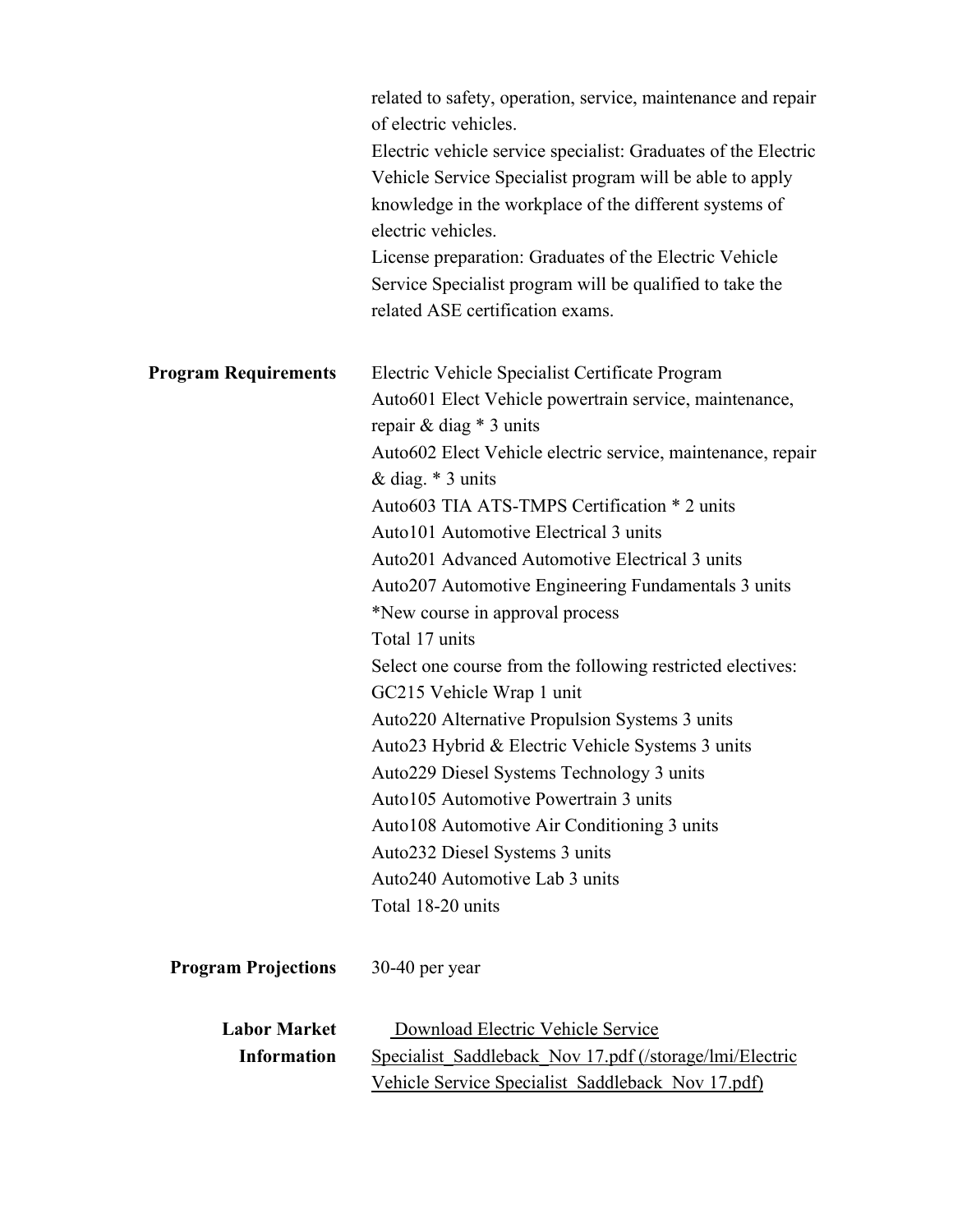| <b>Created At</b> | $11/30/17 - 06:11 \text{ PM}$ |
|-------------------|-------------------------------|
|                   |                               |

**Status Under Review**

Los Angeles/Orange County Region Specific Questions

| <b>District</b>                                                                                       | South Orange County CCD      |
|-------------------------------------------------------------------------------------------------------|------------------------------|
| College                                                                                               | Saddleback College           |
| <b>CRLC</b> Member                                                                                    | <b>Anthony Teng</b>          |
| <b>Email</b>                                                                                          | ateng@saddleback.edu         |
| <b>Phone</b>                                                                                          | 949-582-4895                 |
| <b>Reason for approval</b><br>request.                                                                | Locally Approved             |
| Place of program in<br>college's<br>curriculum/similar<br>program.                                    | <b>Automotive Technology</b> |
| Similar programs at other<br>colleges in the Los<br><b>Angeles and Orange</b><br><b>County Region</b> | Cypress, Mt. Sac, Santa Ana, |
| <b>Annual Enrollment</b><br>projects (non-duplicative)                                                | 150                          |
| <b>Advisory Minutes</b>                                                                               |                              |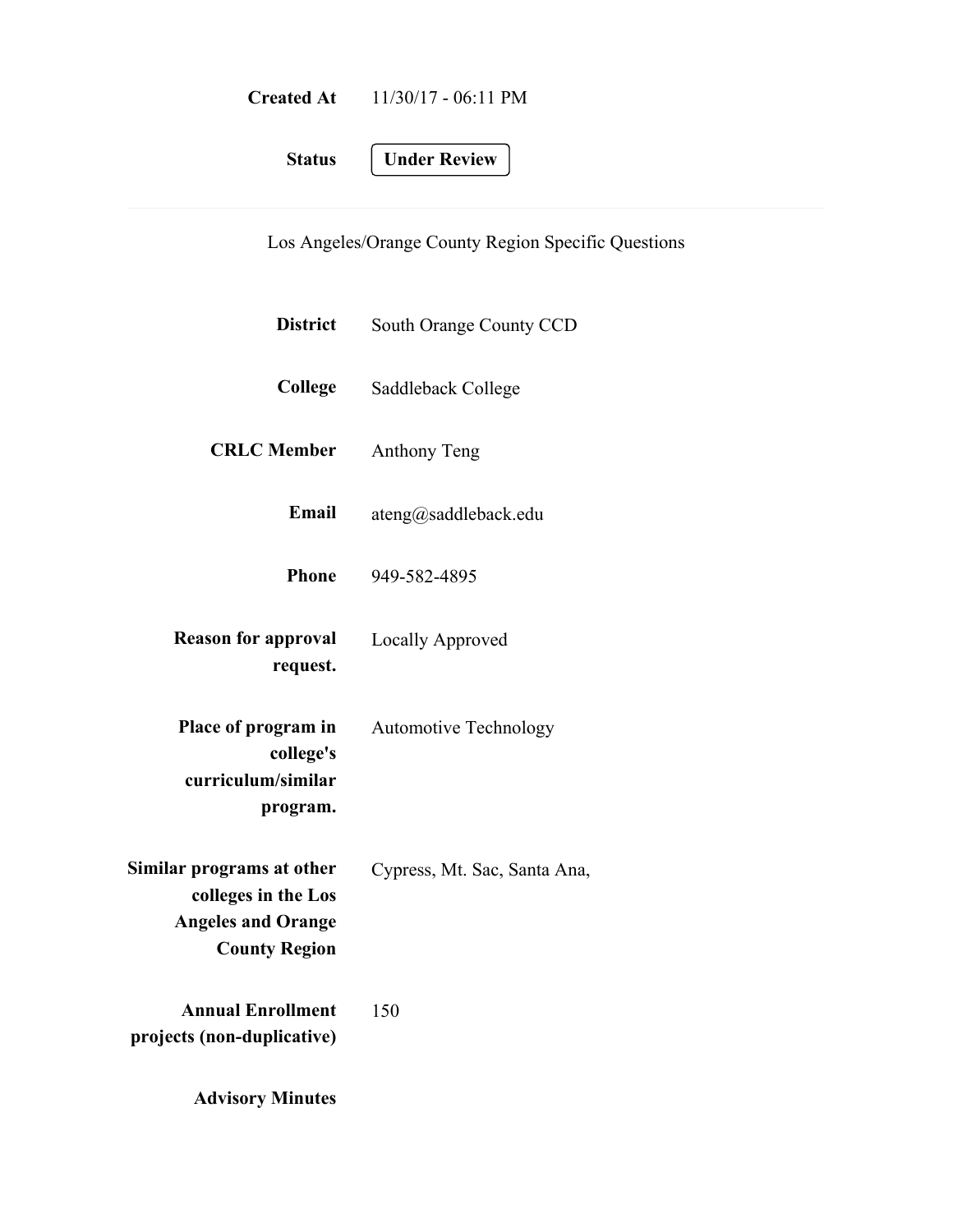Download fall 2015 November 13 Advisory Minutes.docx (/storage/Los Angeles/Orange County/58- 112-233-fall 2015 November 13 Advisory Minutes.docx)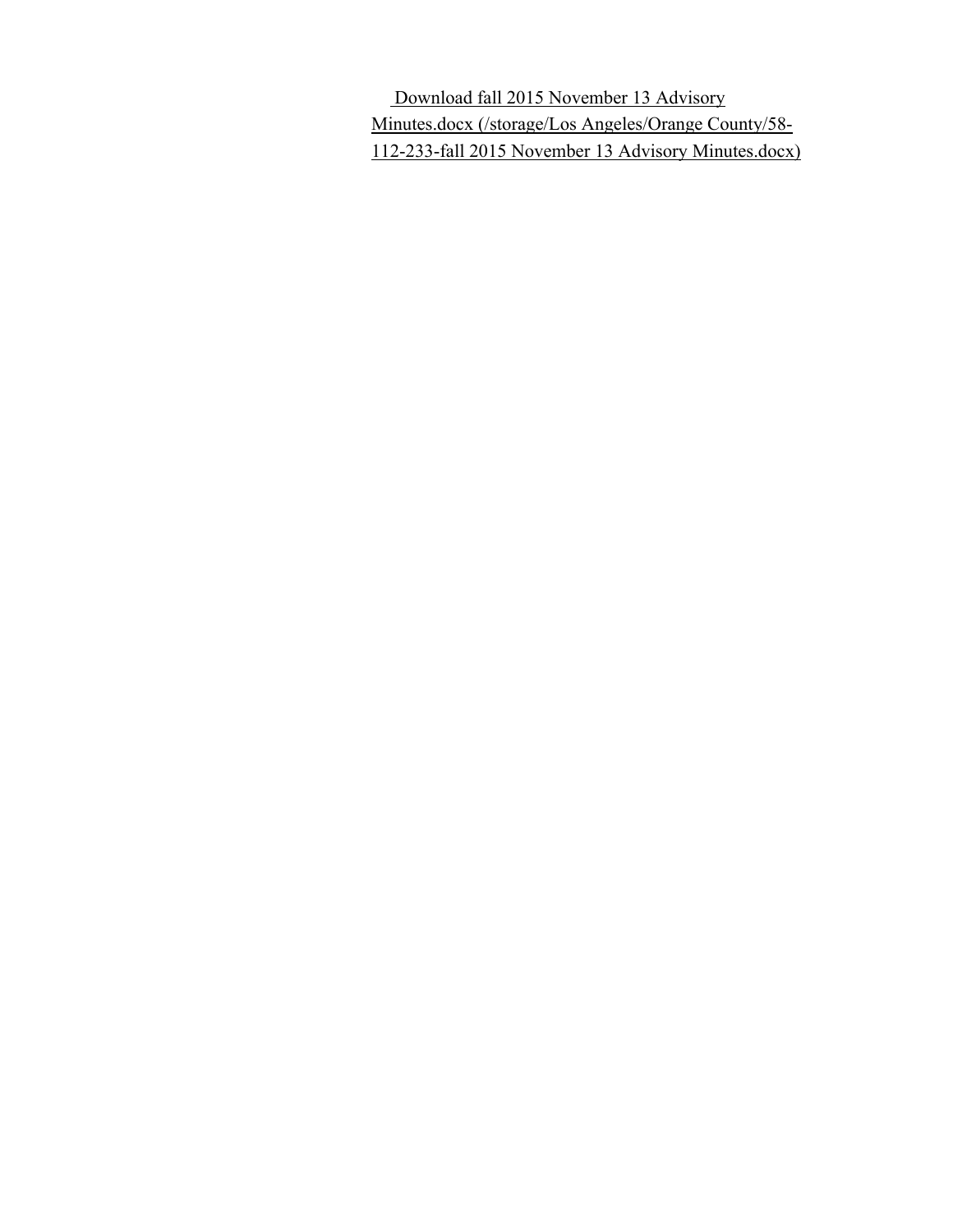

# **Electrical Vehicle Service Specialist**

**November 2017**

**Prepared by the Los Angeles/Orange County Center of Excellence for Labor Market Research**

## **Program Recommendation**

This report was compiled by the Los Angeles/Orange County Center of Excellence to provide regional labor market data for the program recommendation of electrical vehicle service specialist. This report can help determine whether there is demand in the local labor market that is not being met by the supply from programs of study (CCC and non-CCC) that align with this occupation group.

Based on the data, the COE has mixed findings, and cannot determine if there is an unmet need for the electrical vehicle service specialist program in Orange County. Reasons include:

- In 2016, there was only one online job posting in the region for an electrical vehicle service specialist, and no postings listed the Automotive Service Excellence (ASE) L3 – Light Duty Hybrid/Electric Vehicle Specialist Certification as a required or desired qualification
- There were 240 job postings in 2016 that mentioned "electric\* vehicle" or "hybrid" on the posting; possibly signaling that employers are looking to hire automotive service workers with both traditional and alternative vehicle experience
- Automotive service technicians, an occupation which includes specialty technicians who work with electric vehicles and/or hybrids, is expected to grow by 5% in Orange County over the next five years

## **Occupation Codes and Descriptions**

 $\overline{\phantom{a}}$ 

Currently, automotive technicians that specialize in electric and/or hybrid vehicles are classified by the standard occupational classification (SOC) system as automotive specialty technicians, which is an emerging occupation. The occupation title and description, as well as relevant tasks and reported job titles are included in Exhibit 1. 1

| O*NET Code | Title                                  | <b>Description</b>                                                                                                               | <b>Sample of Reported</b><br><b>Job Titles</b>                                               |
|------------|----------------------------------------|----------------------------------------------------------------------------------------------------------------------------------|----------------------------------------------------------------------------------------------|
| 49-3023.02 | Automotive<br>Specialty<br>Technicians | Repair only one system or<br>component on a vehicle, such as<br>brakes, suspension, or radiator.<br>Relevant tasks: change spark | Air Conditioning<br>Technician, Automobile<br>Mechanic, Automobile<br>Technician, Automotive |

| Exhibit 1 - Occupation, description, and sample job titles |  |  |  |  |  |
|------------------------------------------------------------|--|--|--|--|--|
|                                                            |  |  |  |  |  |

<sup>1</sup> New and emerging occupations (N&E) are incorporated into the O\*NET-SOC classification system based on the evolving nature of workforce requirements stemming from changes in technology, society, law, and business practices. Incorporating N&E occupations into the O\*NET system makes O\*NET information more beneficial and responsive. https://www.onetcenter.org/reports/NewEmerging.html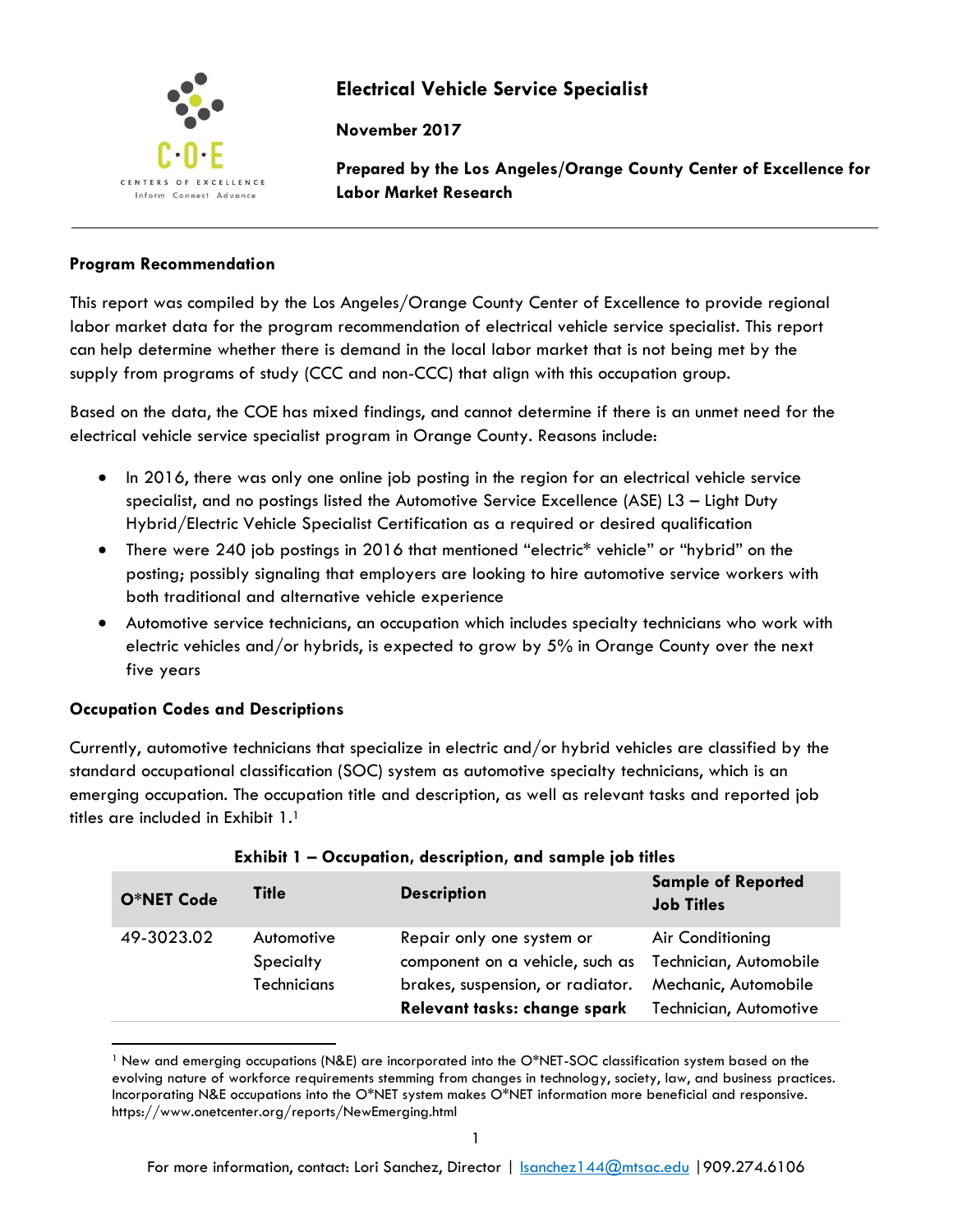**plugs, fuel filters, air filters, and batteries in hybrid electric vehicles; service internal combustion engine systems for hybrid electric vehicles; diagnose and repair regenerative braking systems or hydraulic systems in hybrid vehicles.** 

Technician, Drivability Technician, Heavy Line Technician, Lube Technician, Oil Bay Technician, Quick Service Technician, Service Technician

Source: O\*NET Online

#### **Current and Future Employment**

In Orange County, the number of automotive service jobs is expected to increase by 5% over the next five years. More than 650 job opportunities in this occupation will be available annually through 2021 due to new job growth and replacement need (e.g., retirements). Since automotive specialty technician (49-3023.02) is an emerging occupation, data collection is underway and is not yet available; therefore, all current labor market data for this emerging occupation is included in the SOC code for automotive service technicians and mechanics (49-3023). It is important to consider that the available labor market data encompasses many different automotive service occupations, and does not only represent electrical vehicle service specialists. Exhibit 2 contains detailed employment projections data for the occupation of interest.

| Exhibit 2 - 5-year projections for automotive service technicians and mechanics in Orange County |  |  |  |  |  |
|--------------------------------------------------------------------------------------------------|--|--|--|--|--|
|                                                                                                  |  |  |  |  |  |

| <b>SOC</b> | Occupation                                                | 2016<br>Jobs | 2021<br>Jobs | $2016 -$<br>2021<br><b>Change</b> | $2016 -$<br>2021 %<br>Change | Annual<br><b>Openings</b> |
|------------|-----------------------------------------------------------|--------------|--------------|-----------------------------------|------------------------------|---------------------------|
| 49-3023    | <b>Automotive Service</b><br>Technicians and<br>Mechanics | 6,457        | 6.765        | 308                               | 5%                           | 656                       |

Source: Economic Modeling Specialists International (EMSI)

## **Earnings**

 $\overline{\phantom{a}}$ 

In Orange County, the average entry-level wage for automotive service technicians is \$11.21, which is below the MIT Living Wage<sup>2</sup> estimate of \$14.48 per hour for a single adult. The average annual earnings for this occupation in the region is over \$48,000 per year, assuming full-time employment.

<sup>2</sup> MIT Living Wage Calculator. http://livingwage.mit.edu/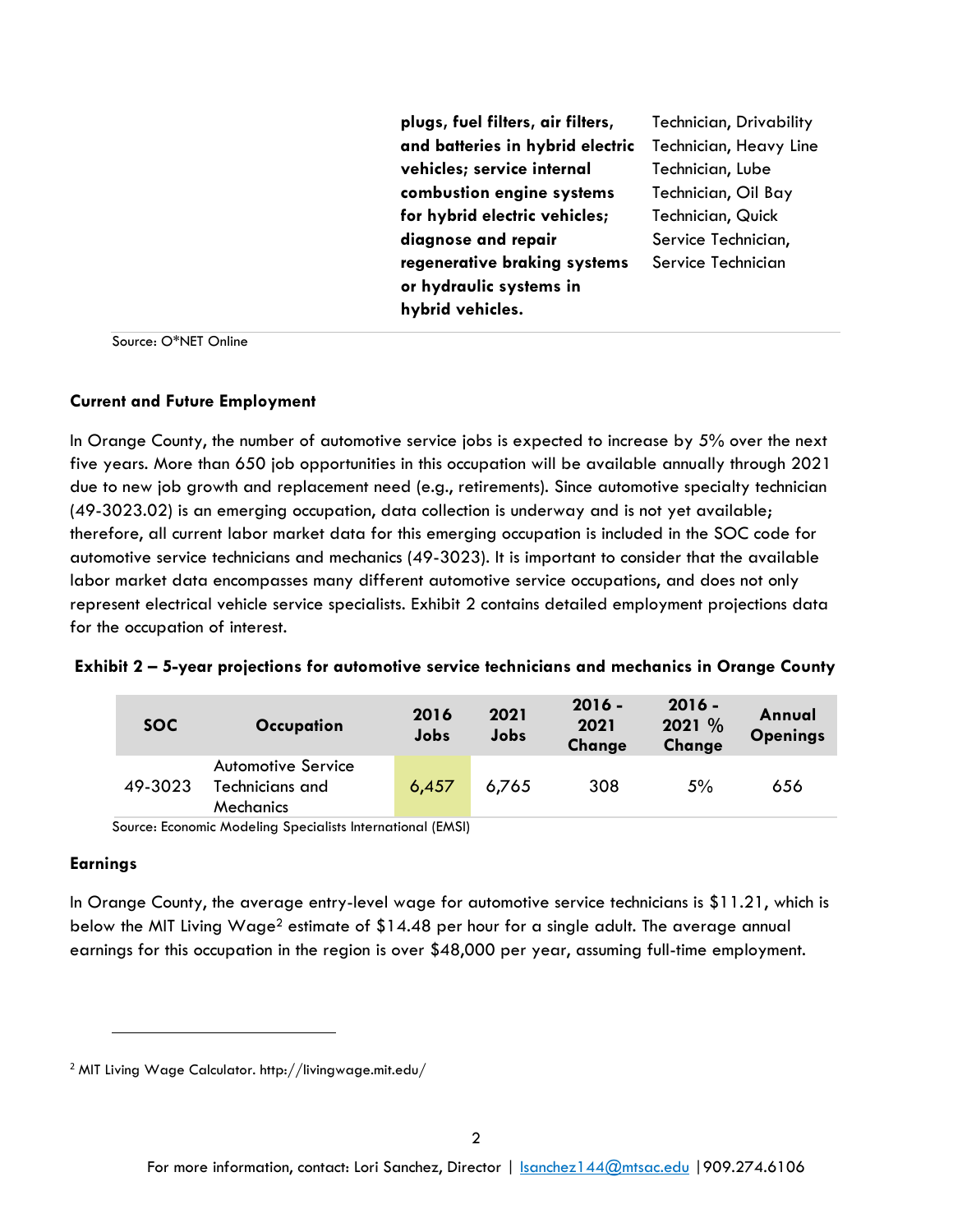Exhibit 3 contains hourly wages and annual average earnings for this occupation. Entry-level hourly earnings is represented by the 10<sup>th</sup> percentile of wages, median hourly earnings is represented by the  $50<sup>th</sup>$  percentile of wages, and experienced hourly earnings is represented by the 90<sup>th</sup> percentile of wages, demonstrating various levels of employment.

| <b>SOC</b> | Occupation                                                | <b>Entry-Level</b><br><b>Hourly</b><br><b>Earnings</b> | <b>Median</b><br>Hourly<br><b>Earnings</b> | <b>Experienced</b><br>Hourly<br><b>Earnings</b> | Average<br>Annual<br><b>Earnings</b> |
|------------|-----------------------------------------------------------|--------------------------------------------------------|--------------------------------------------|-------------------------------------------------|--------------------------------------|
| 49-3023    | <b>Automotive Service</b><br>Technicians and<br>Mechanics | \$11.21                                                | \$20.80                                    | \$40.91                                         | \$48,200                             |

**Exhibit 3 – Earnings for automotive service technicians and mechanics in Orange County**

Source: Economic Modeling Specialists International (EMSI)

## **Employer Job Postings**

In this research brief, real-time labor market information is used to provide a more nuanced view of the current job market, as it captures job advertisements for occupations relevant to the field of study. Employer job postings are consulted to understand who is employing workers in the field of electrical vehicle service, and what they are looking for in potential candidates. To identify job postings related to electrical vehicle service specialists, the following search terms were used were used: Automotive Service Technicians and Mechanics (49-3023), and job postings must include "electric\*" or "hybrid". **In 2016, there was only one job posted for a specialist in electrical vehicle service**.

Each of the remaining job postings (n=239) mentioned responsibilities and duties related to electric and/or hybrid vehicles, such as:

- "…troubleshooting and repairing complex hydraulic systems, generators and electrical systems, *hybrids,* and on-board computer systems."
- "…diagnose and repair vehicles…from tough trucks to *fuel-efficient hybrids*."
- "Knowledge of wheelchair lift repair, *hybrids*, CNG, a PLUS."
- "Continuously learn new technical information and techniques in formal training sessions in order to stay abreast with rapidly changing automotive technology."

Source: Labor Insight/Jobs (Burning Glass)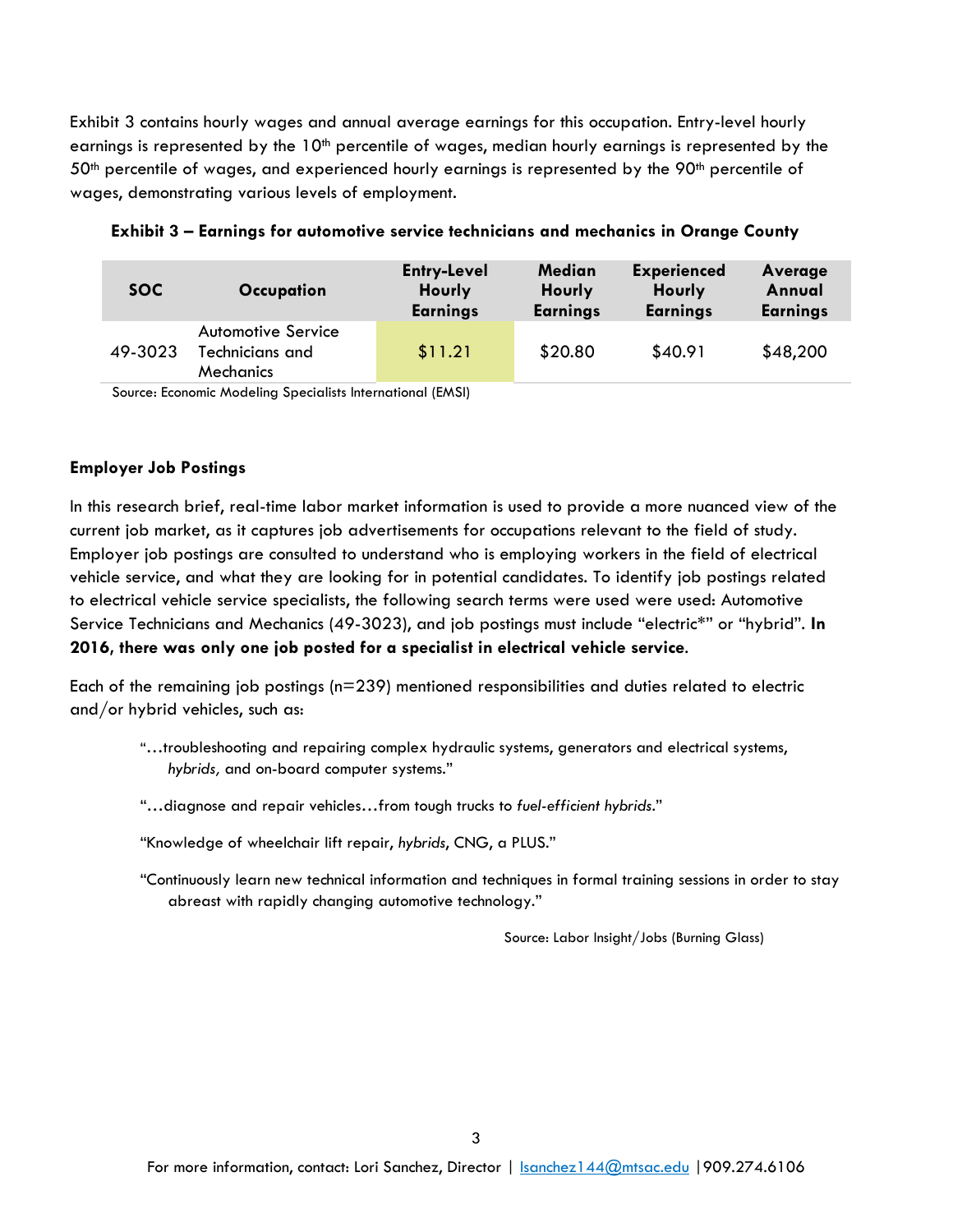### *Top Titles*

The top titles for Orange County employers posting job ads related to electric vehicle service are listed in Exhibit 4. Auto mechanic/technician was the most mentioned job title, and was present in 74% of all relevant job postings (178 postings). Only one regional job posting mentioned electric vehicles in the job title (Automotive Technician – EV/Hybrid).

| <b>Title</b>                               | <b>Job Postings,</b><br>Full Year 2016 |
|--------------------------------------------|----------------------------------------|
| Auto Mechanic/Technician                   | 178                                    |
| C Technician Automotive Mechanic           | 15                                     |
| B Technician Automotive Mechanic           | 11                                     |
| A Technician Automotive Mechanic           |                                        |
| Source: Labor Insight/Jobs (Burning Glass) |                                        |

## **Exhibit 4 –Job titles (n=240)**

## *Top Employers*

Exhibit 5 lists the major employers hiring electrical vehicle service professionals. Top employers postings job ads included Bridgestone/Firestone, Chrysler and Pep Boys. The top worksite cities in the region for these occupations were Anaheim, Tustin, Irvine, Costa Mesa, Huntington Beach and Santa Ana.

| <b>Employer</b>                            | <b>Job Postings,</b><br><b>Full Year 2016</b> |
|--------------------------------------------|-----------------------------------------------|
| Bridgestone/Firestone                      | 74                                            |
| Chrysler                                   | 49                                            |
| Pep Boys                                   | 33                                            |
| Group Automotive Incorporated              | 10                                            |
| Theodore Robins Ford                       |                                               |
| Source: Labor Insight/Jobs (Burning Glass) |                                               |

## **Exhibit 5 – Top employers (n= 229)**

### *Certifications*

Automotive Service Excellence (ASE) Certification was the only sought-after certification for this occupation, and was included on 93% of the postings that specified a certification. Most job postings desired candidates who have completed ASE certifications in multiple areas; however, no job posting in the region specifically requested ASE Certification L3 – Light Duty Hybrid/Electric Vehicle Specialist Certification.

## **Exhibit 6 –Job certifications (n=266) and job skills (n=426)**

| <b>Certification</b>                              | <b>Job Postings, Full Year</b><br>2016 |  |  |
|---------------------------------------------------|----------------------------------------|--|--|
| Automotive Service Excellence (ASE) Certification | 107                                    |  |  |
| Source: Labor Insight/Jobs (Burning Glass)        |                                        |  |  |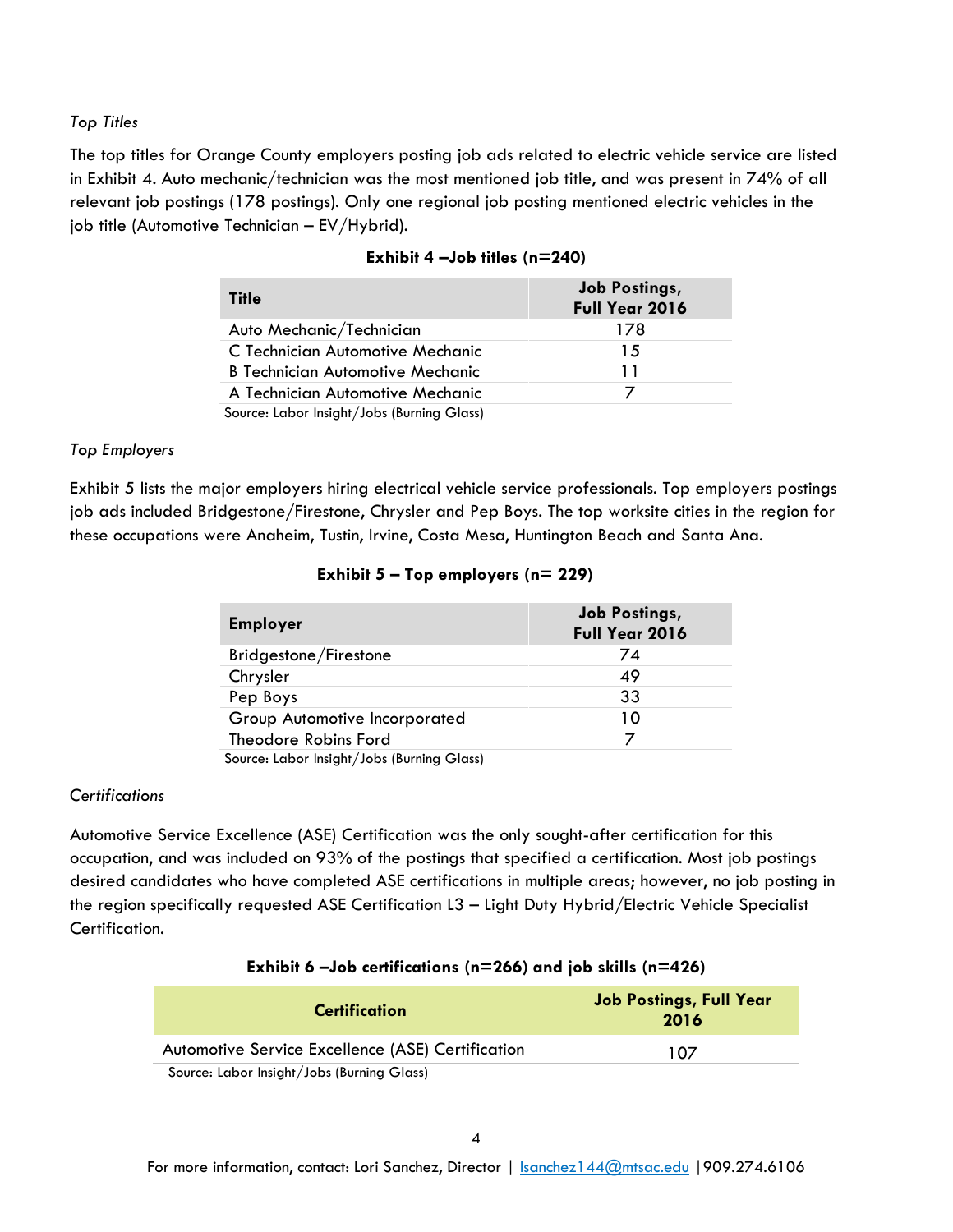### *Advertised Education Levels*

Exhibit 7 displays the education level requested by employers in online job ads. The majority of employers were looking for a candidate with a high school or vocational training level of education. Approximately 58% of job postings did not specify a level of education.

## **Exhibit 7 – 2016 Online job ads with minimum advertised education requirements for jobs related to electrical vehicle service (n=101)**



Source: Labor Insight/Jobs (Burning Glass)

## **Industry Concentration**

Automotive service jobs in Orange County are most often found in the general automotive repair industry (48% of total jobs in the industry). Exhibit 8 shows the industries that are the largest employers of automotive service jobs in Orange County.

| <b>NAICS</b><br>$(6-Digit)$ | Industry                                                       | <b>Occupation</b><br>Group Jobs in<br>Industry | $%$ of<br><b>Occupation</b><br><b>Group in</b><br>Industry |
|-----------------------------|----------------------------------------------------------------|------------------------------------------------|------------------------------------------------------------|
| 811111                      | General Automotive Repair                                      | 2,123                                          | 33%                                                        |
| 441110                      | <b>New Car Dealers</b>                                         | 1,623                                          | 25%                                                        |
| 811121                      | Automotive Body, Paint, and<br>Interior Repair and Maintenance | 418                                            | 7%                                                         |
| 441310                      | <b>Automotive Parts and Accessories</b><br><b>Stores</b>       | 265                                            | 4%                                                         |

## **Exhibit 8 – Industries with the most automotive service jobs, 2016**

Source: Economic Modeling Specialists International (EMSI)

## **Education and Training**

Exhibit 9 shows the typical entry-level education requirement for the occupations of interest, along with the typical on-the-job training, and percentage of workers in the field who hold a community college award or have completed some postsecondary courses. One-third of the workforce in automotive service occupations has completed some community college education as their highest level of education.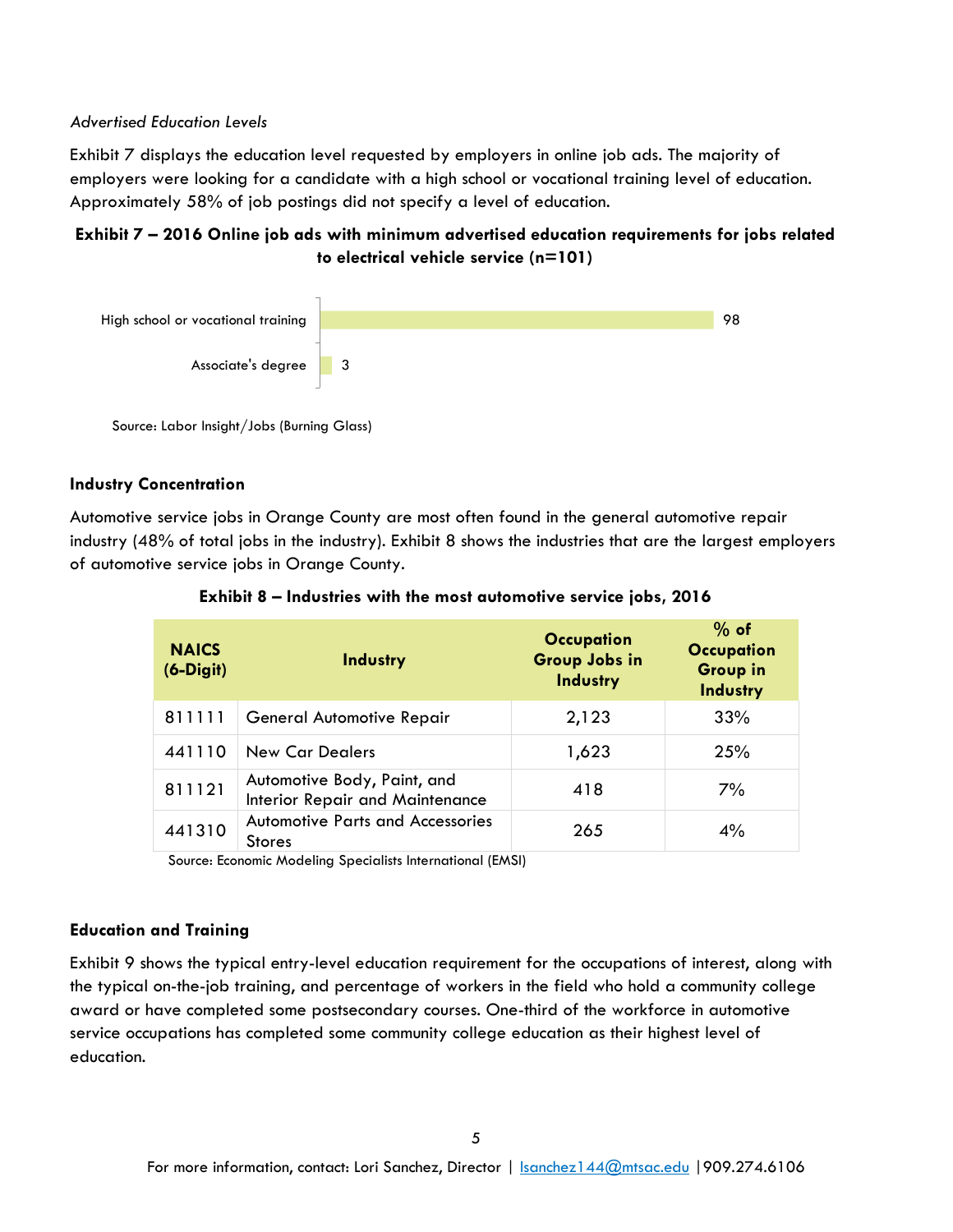| <b>SOC</b> | <b>Occupation</b>                                  | <b>Typical entry-</b><br>level education | <b>Typical on-the-</b><br>job training | % of Community College<br><b>Award Holders or Some</b><br><b>Postsecondary Coursework</b> |
|------------|----------------------------------------------------|------------------------------------------|----------------------------------------|-------------------------------------------------------------------------------------------|
| 49-3023    | Automotive Service<br>Technicians and<br>Mechanics | Postsecondary<br>non-degree<br>award     | Short-term                             | 33%                                                                                       |

## **Exhibit 9 – Education and training requirements 2016-2021**

Source: Economic Modeling Specialists International, Bureau of Labor Statistics Employment Projections (Educational Attainment)

Currently, there are five community colleges in the Los Angeles/Orange County region that train students in programs related to the field of alternative fuels and advanced technology. Exhibit 10 displays the headcount and annual average community college awards for each of the colleges training in this field. Headcount is the actual number of students enrolled, regardless of credit hours. It is also important to note that an award is not equivalent to a single person in search of a job opening, since a student may earn more than one award (e.g. an associate degree and a certificate).

Between 2012 and 2015, the total annual average community college awards conferred was 48 (3 associate degrees and 45 certificates) across one program: Alternative Fuels and Advanced Transportation Technology (0948.40).

| 0948.40 - Alternative Fuels and Advanced Technology |                  |                                                  |                                   |                                  |                                                                                                                                          |  |
|-----------------------------------------------------|------------------|--------------------------------------------------|-----------------------------------|----------------------------------|------------------------------------------------------------------------------------------------------------------------------------------|--|
| <b>College</b>                                      | <b>Headcount</b> | <b>CCC</b><br><b>Associate</b><br><b>Degrees</b> | <b>CCC</b><br><b>Certificates</b> | <b>Total CC</b><br><b>Awards</b> | <b>Program Title(s)</b>                                                                                                                  |  |
| Golden West                                         | $12 \,$          |                                                  |                                   |                                  | $\overline{\phantom{a}}$                                                                                                                 |  |
| LA Trade-Tech                                       | N/A              | N/A                                              | 12                                | 12                               | Hybrid & Electric Plug-In<br>Vehicle Technology                                                                                          |  |
| Long Beach                                          | 70               |                                                  | 28                                | 29                               | <b>Advanced Transportation</b><br>Technology - Alternative<br>Fuels; Advanced<br><b>Transportation Technology</b><br>- Electric Vehicles |  |
| Rio Hondo                                           | 58               |                                                  | $\overline{2}$                    | 3                                | Alternative Fuels and<br><b>Advanced Transportation</b><br>Technology; Electric<br>Vehicle and Fuel Cell<br>Technology Technician        |  |
| Saddleback                                          | N/A              |                                                  | 3                                 | $\overline{4}$                   | Alternative Fuel Vehicle<br>Specialist                                                                                                   |  |
| <b>TOTAL</b>                                        | 140              | 3                                                | 45                                | 48                               |                                                                                                                                          |  |

## **Exhibit 10 – CCC Student Awards (by TOP and College)**

Source: California Community Colleges Chancellor's Office MIS Data Mart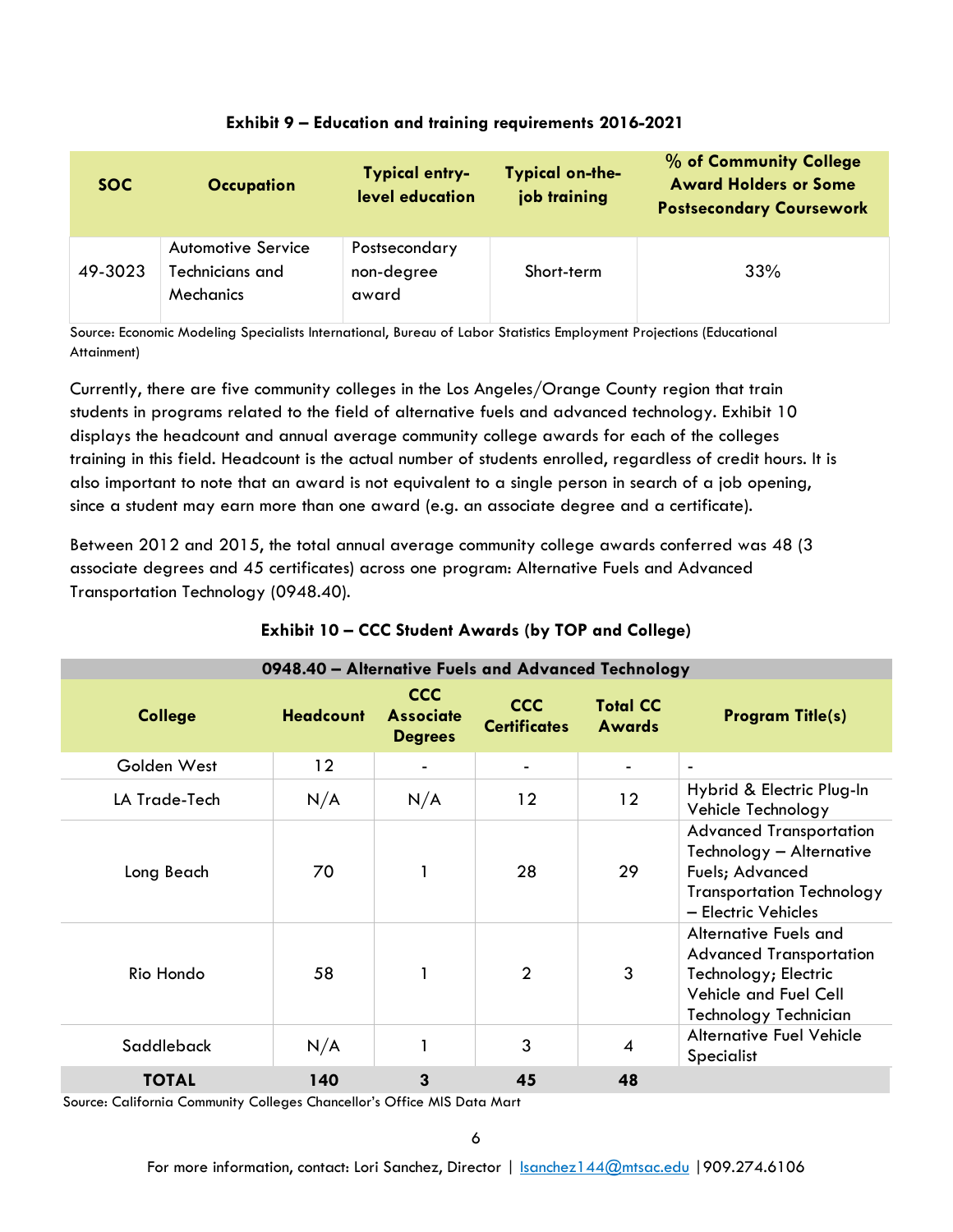Regional supply data shows that there is a supply of students who have completed program(s) in non-California community college institutions. The following institutions have awarded the following:

California Career School (Orange County): 9 Average Annual Awards (0 Associate degrees and 9 certificates/other awards)

### **Student Outcomes**

The CTE LaunchBoard provides student outcome data on the effectiveness of CTE programs. The following student outcome information was collected from exiters of the Alternative Fuels and Advanced Technology Taxonomy of Program (TOP) code (0948.40) in the Los Angeles/Orange County region for the 2014-2015 academic year.

- The median annual wage after program completion is \$22,956
- 38% of students are earning a living wage
- 68% of students are employed within six months after completing a program

Source: CTE LaunchBoard

### **Sources**

O\*Net Online, Labor Insight/Jobs (Burning Glass), Economic Modeling Specialists International (EMSI), MIT Living Wage Calculator, Bureau of Labor Statistics (BLS) Education Attainment, California Community Colleges Chancellor's Office Management Information Systems (MIS) Data Mart, CTE LaunchBoard, Statewide CTE Outcomes Survey, Employment Development Department Unemployment Insurance Dataset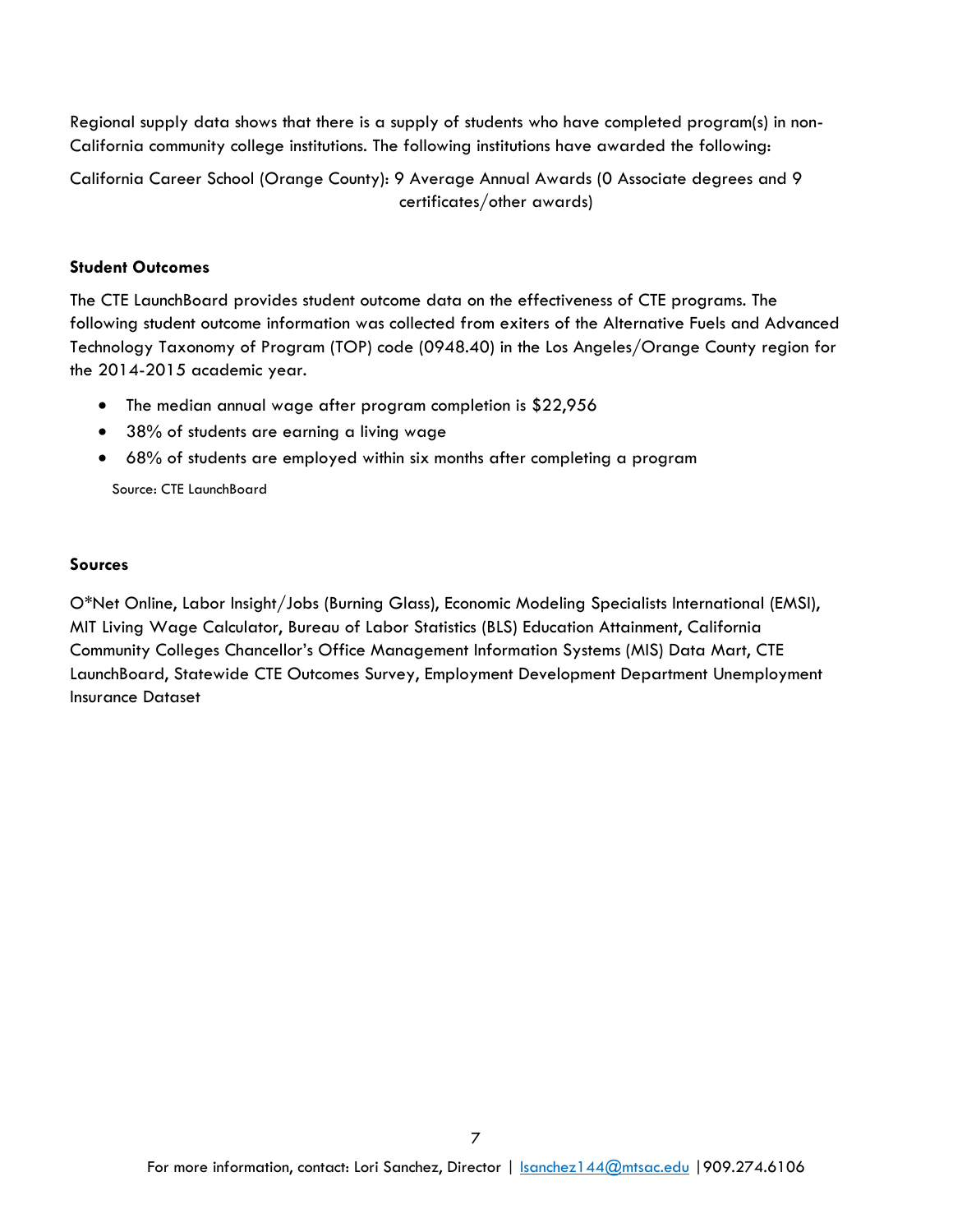#### **Notes**

Data included in this analysis represents the labor market demand for positions most closely related to electrical vehicle service specialist, as well as alternative fuels and advanced technology. Standard occupational classification (SOC) codes were chosen based on the national education level required for employment (associate degree and postsecondary certificate) as well as the proportion of current workers who hold a community college award or have had some community college training. This selection process narrows the labor market analysis to the most relevant employment opportunities for students with community college education and/or training.

Traditional labor market information was used to show current and projected employment based on data trends, as well as annual average awards granted by regional community colleges. Real-time labor market information captures job post advertisements for occupations relevant to the field of study and should not be used to establish current job openings, because the numbers may include duplicate job postings or postings intended to gather a pool of applicants. Real-time labor market information can signal demand and show what employers are looking for in potential employees, but is not a perfect measure of the quantity of open positions.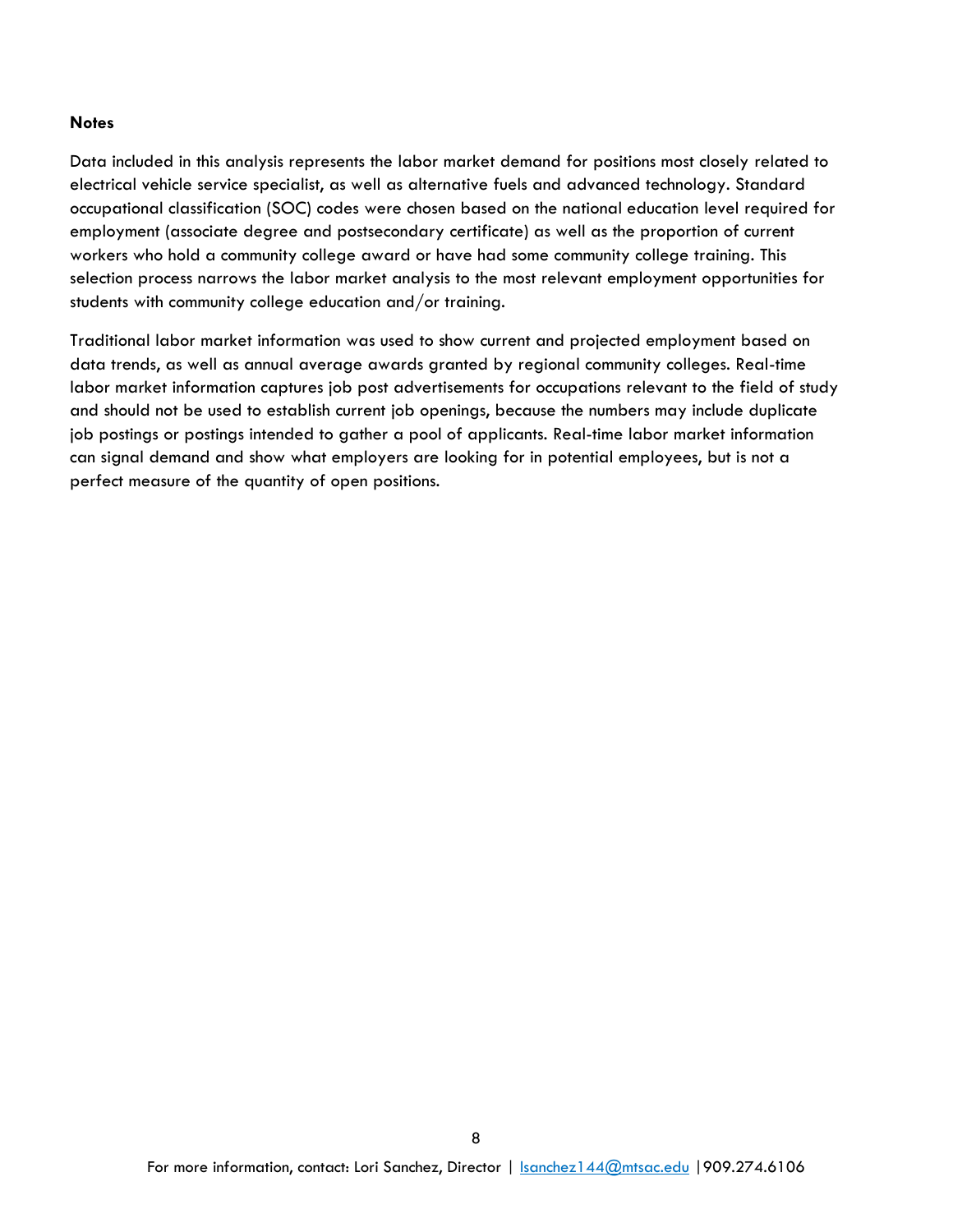

# **ADVISORY COMMITTEE MINUTES Advanced Technology and Applied Science Division Friday November 13, 2015 from 12:30pm to 2:00pm Room TAS-124**

## **Saddleback College Faculty/Staff Present:**

Anthony Teng, Clifford Meyer, Vincent Pollizzi, Raj Dhillon, Sahar Tehrani

## **Automotive Advisory Committee Members Present:**

Brian Stranahan – MATCO Tool Corp. David Strader – Karma Automotive Kenneth Richard – O'Reilly Auto Parts Steve Gibson – K & N David Williams – Auto Appraisal Brad Larson – Rover Doctor Rick Lapham – Courtesy Auto Suppliers Jerry Giardullo – Mission Equipment Margie Van Lierop - Viking Auto garage Paul Jacober – Snap On Tool Corp Matt Loftus – BAR (OC Division - Placentia)

## **1. Call to Order**

The first part of the advisory committee meeting started at 12:30 p.m. This part of the meeting included networking and refreshments and was held in the Automotive Technology lab area. Clifford Meyer called the main meeting to order at 1:00 p.m. in room TAS-124. At this time Clifford Meyer reminded everyone to sign in.

- **a.** At this time, self-introductions were made and members identified their place of business.
- **b.** The minutes of the March 20, 2015 meeting were presented. There were no questions or revisions. Matt Loftus made a motion to approve the March 20, 2015 meeting minutes. Brian Stranahan seconded the motion. The March 20, 2015 minutes were approved.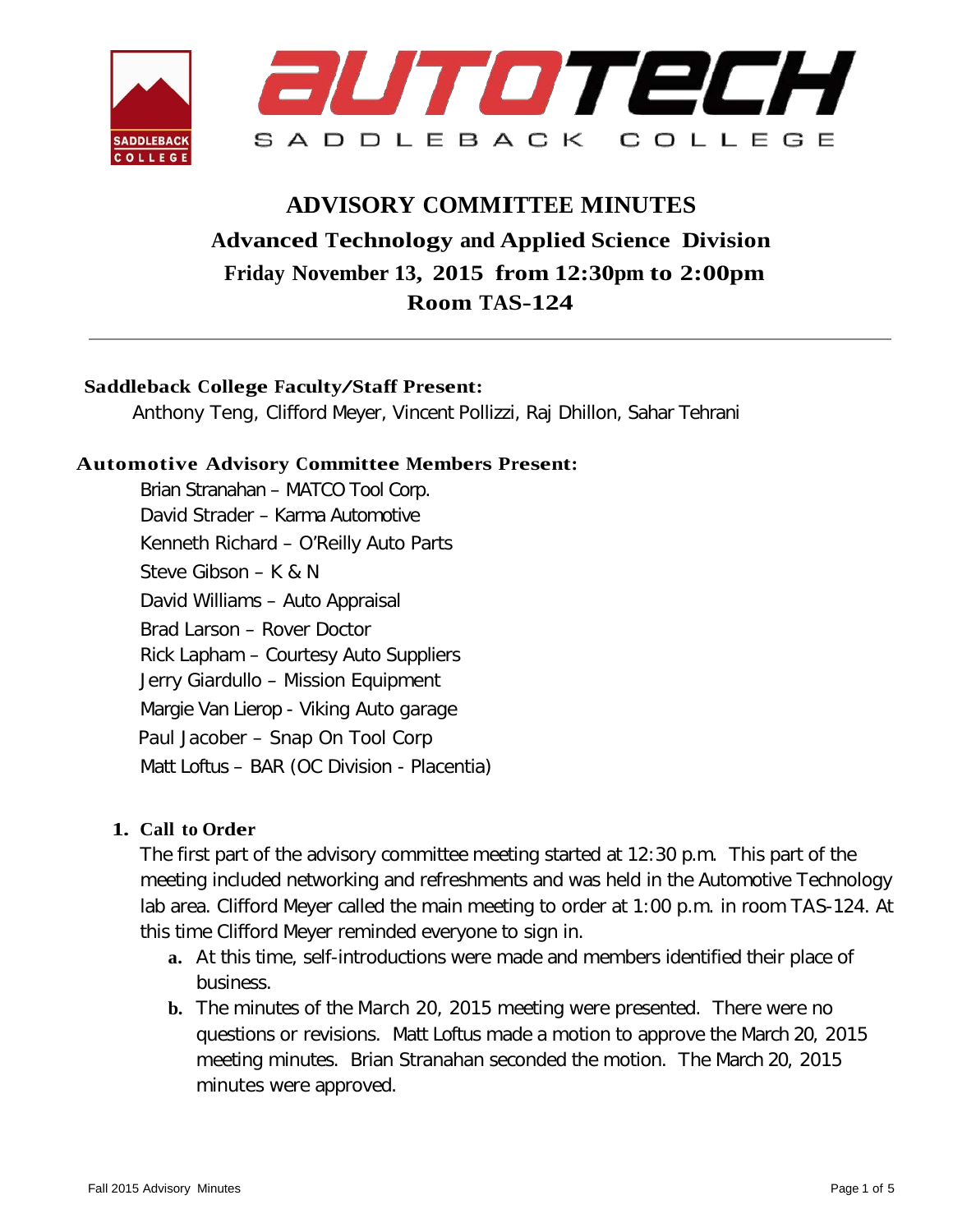**c.** At this time, Clifford Meyer went over the Advisory committee functions in detail. He also informed every one of the new programs and machines that are now available and in use at the department.

## **2. Report Items**

**A.** Program Update

**1.** College update:

Clifford Meyer updated the group on the status of the plans for the renovation/relocation of the department. The timeline of the renovation and some of the logistical challenges that will be faced were also presented by Clifford Meyer.

Dean Anthony Teng spoke about how we are in competition with IVC over funds, and a way to get more funds available to us is dependent on how many students enroll in the program, therefore referrals are very important for us.

- **2.** Clifford Meyer announced the statistical information for the automotive Technology Department in the Fall 2015 Semester: Fall 2015- 15 sections offered by the department Fall 2015 – Enrollment down (325 students) Clifford Meyer presents possible reasons why enrollment was down. Not being able to offer the amount of sections that they normally offer. Also we have a need for adjunct instructors to teach during the day.
- **3.** VTEA-Perkins Funding, Clifford Meyer informed the group that they were awarded some funding for the NATAF proposal about \$40,000. (Women in Green Technology) Results: Clifford Meyer informed the group of the efforts made to market our auto tech classes to women
- 4. CTE- Enhancement Funds (Stem & Electric Vehicle project), Clifford Meyer informed the group that this is to go into effect as of March 2016, it is going to be a multi college program with Golden West College and LA Trade tech and the training is taking place at Saddleback College. Raj Dhillon spoke in detail about the electrical cars and alternate fuel vehicles and how the program will allow the students to take the electric Switch cars apart and put them back together. But due to all that is going on with the move and some issues with the curriculum it has been put on hold, but we are looking to get everything together in the next two weeks. The group agreed that a new training program for electric vehicles is needed.
- 5. Clifford Meyer asked everyone to fill out the surveys as it will help him address the needs of the industry and take their remarks to the dean for the needs of the department. This is how we can prove to the Sacramento office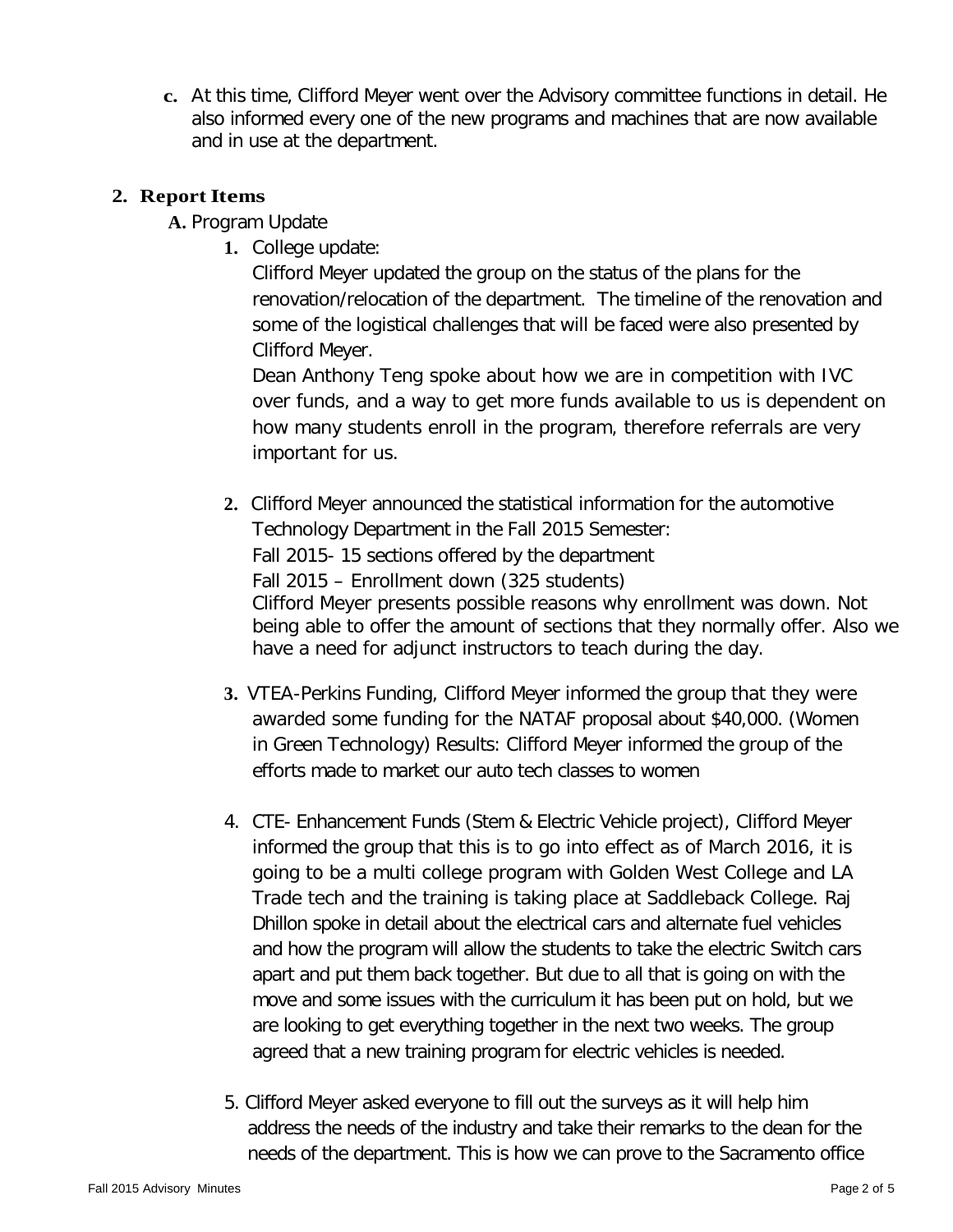about our requests for things that are needed in the department. This is a form of evidence for the requests.

## **3. Discussion Items**

# **A. Vehicle Needs!!! Donations or Funding:**

Clifford Meyer spoke to the group in regards to vehicle needs. We need cars for the alternative purpaltion program, need for diesel cars and an electric car. He also informed everyone that the auto tech department needs funds and donations to stay current and meet our industry partner's needs.

# **B. Equipment/Facility Needs/Donations:**

Clifford Meyer made a general request for support and donations to the program. With this request Clifford Meyer also explained some of the ways the resources we have and the issues we face with equipment maintenance and repairs. These issues are impacting the lab activities of the students.

# **C. Current Industry Trends-Input from members:**

Clifford Meyer started this part of the meeting by sharing some of his observations on recent changes in the automotive service industry. Margie Van Lierop spoke about how to appeal to the new generation to come and work for the independent small shops, especially when the new generation "The Millenniums" prefers to continue their education than to go and work in the field once they are certified. Brad Larson spoke about how the new generations have different needs and by being more flexible, giving them a more family oriented environment and even creating a personal scholarship through a foundation. These are ways that the smaller businesses would be able to compete with the larger companies. David Strader commented that electric-hybrid training is in high demand to supply a quality technician repair workforce.

At this point Raj Dhillon spoke up about how he gets the student excited to go into the field is by taking them on field trips and letting them ask questions and become more informed of what is actually going on in the fields and what will be offered to them and what is expected of them. Therefore it will help us help the industry by having more field trips for the student's which involves the shops to actually let us go in one day and tour their facilities. Clifford Meyer spoke about having an open house, Dean Anthony Teng spoke about doing something fun for the students while bringing them in contact with the industry leaders.

Clifford Meyer will contact everyone on the committee by January or February 2016 to brainstorm and plan something like a car show or another event to get everyone together.

Toyota is coming out with a Hydrogen car and there will be a need for a bay for this type of vehicle in the new space.

# **D. NATEF Certification :**

Fall 2015 Advisory Minutes Page 3 of 5 Clifford Meyer informed every one that this currently on hold due to the move